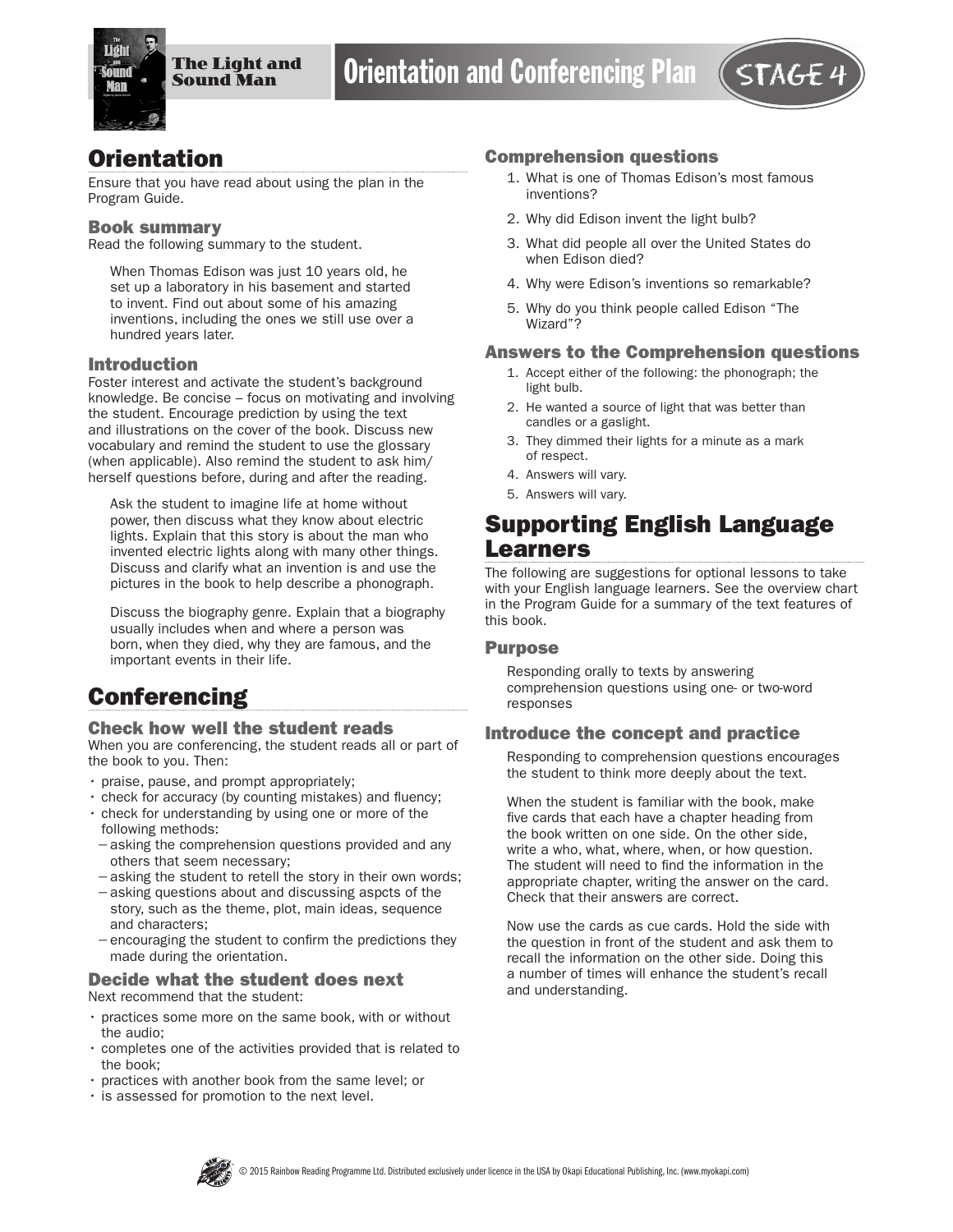

**Cloze Activity** 



Name:.............................................................................................................................. Date:..............................................

Introduction: When Thomas Edison was just 10 years old, he set up a laboratory in his basement and started to invent. Find out about some of his amazing inventions, including the ones we still use over a hundred years later. Errors M S **The Inventor** Thomas Edison was an inventor. He \_\_\_\_\_\_\_\_ born in 1847 and  $\frac{1}{\sqrt{1-\frac{1}{\sqrt{1-\frac{1}{\sqrt{1-\frac{1}{\sqrt{1-\frac{1}{\sqrt{1-\frac{1}{\sqrt{1-\frac{1}{\sqrt{1-\frac{1}{\sqrt{1-\frac{1}{\sqrt{1-\frac{1}{\sqrt{1-\frac{1}{\sqrt{1-\frac{1}{\sqrt{1-\frac{1}{\sqrt{1-\frac{1}{\sqrt{1-\frac{1}{\sqrt{1-\frac{1}{\sqrt{1-\frac{1}{\sqrt{1-\frac{1}{\sqrt{1-\frac{1}{\sqrt{1-\frac{1}{\sqrt{1-\frac{1}{\sqrt{1-\frac{1}{\sqrt{1-\frac{1}{$ Port Huron, Michigan. Edison \_\_\_\_\_\_\_ do well at school Let the had hearing problems. Let the children often teased him, \_\_\_\_\_\_\_\_\_\_ Edison was miserable. He **Fig. 2.** The away from school after **Fig. 2. The months** and taught \_\_\_\_\_\_\_\_ to read at home. Edison \_\_\_\_\_\_\_ reading science books, and \_\_\_\_\_\_\_ he was 10 years The set up a in his basement. Then began to invent! The Phonograph \_\_\_\_\_\_\_\_\_ of Edison's most \_\_\_\_\_\_\_ inventions was the phonograph. was used to record \_\_\_\_\_\_\_ play back sounds. Edison \_\_\_\_\_\_\_\_\_\_ demonstrated the phonograph in 1877 \_\_\_\_\_\_\_ he played a \_\_\_\_\_\_ of his voice saying: "Mary  $\frac{1}{\sqrt{2\pi}}$  a little lamb. Its  $\frac{1}{\sqrt{2\pi}}$  was white as snow." Edison \_\_\_\_\_\_\_\_ to make improvements to the phonograph for a long time.

| <b>Accuracy Chart</b> (Exact word replacement only) |              |                    | <b>Errors</b>                                           |
|-----------------------------------------------------|--------------|--------------------|---------------------------------------------------------|
| <b>Words Entered</b>                                | <b>Score</b> | Level              | $M$ = Meaning (makes sense) $S$ = Syntax (sounds right) |
| More than 11 correct                                |              | Independent        | Seen $\subset$<br>Unseen $\subset$<br>Heard <           |
| 10 or 11 correct                                    |              | Instructional      | Comments:                                               |
| Fewer than 10 correct                               |              | <b>Frustration</b> |                                                         |

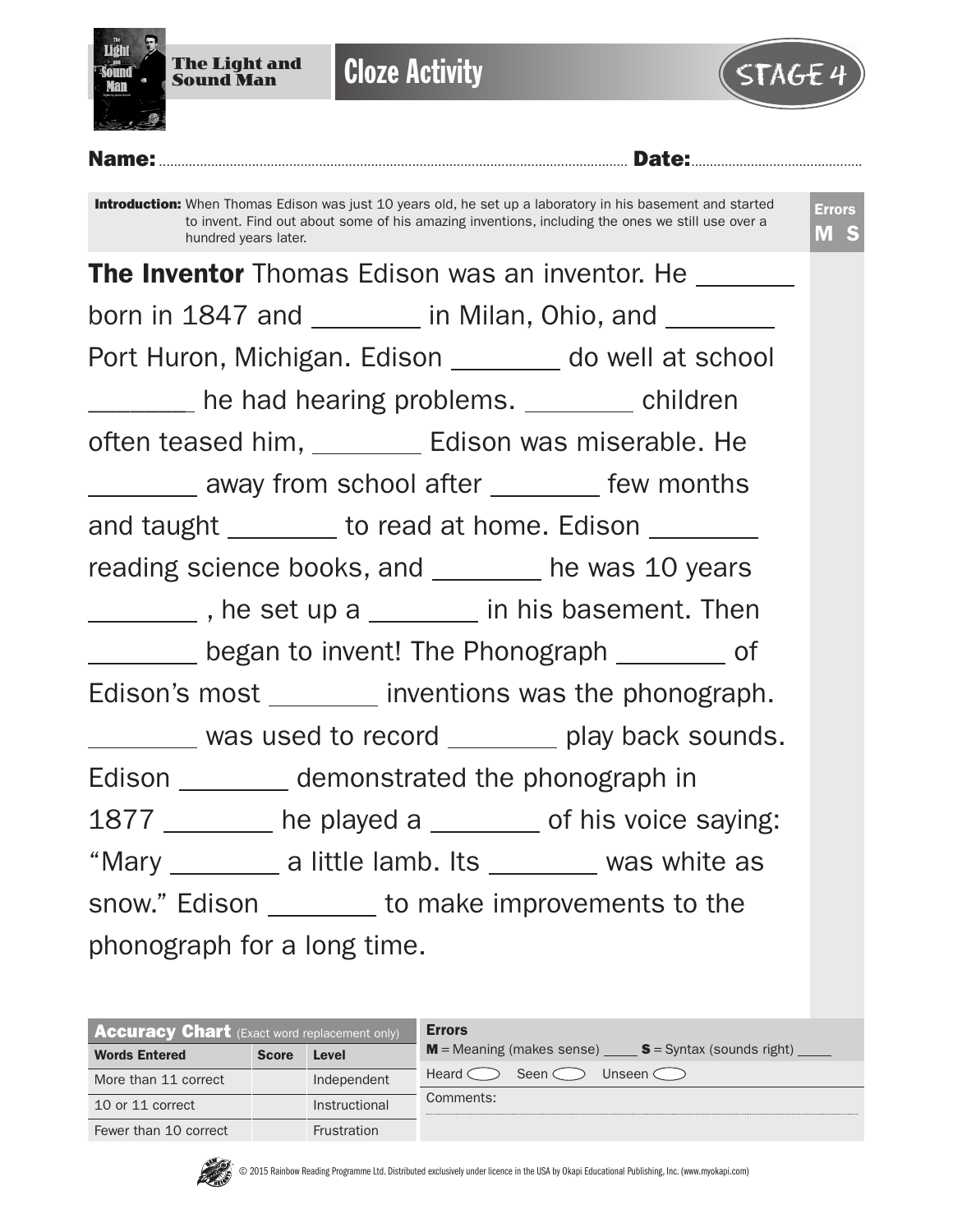

Thomas Edison was an inventor who was born in 1847. He started inventing things when he was very young. Edison didn't do well at school because he had hearing problems. Other children teased him, and Edison was miserable. He ran away from school and taught himself to read at home. Edison loved reading science books, and when he was 10 years old, he set up a laboratory in his basement. Then he began to invent! One of Edison's most famous inventions was the phonograph. It was used to record and play back sounds. Edison enjoyed showing people his new inventions. People called him "The Wizard." Even after he became rich and famous, he kept inventing things. His most famous invention was the electric light bulb in 1879.

Edison invented the light bulb because he wanted a source of light that was better than candles or gaslight. Then he set up a power station, and many houses, offices, and factories in New York City were wired up. In 1882, the lights went on. Edison had done it again!

He'd lit up the city in a clean, safe, and new way. Edison died in 1931 at age 84. He had created more than a thousand inventions. A few days after Edison's death, people all over the United States dimmed their lights for one minute as a mark of respect for the man who had brought them light.

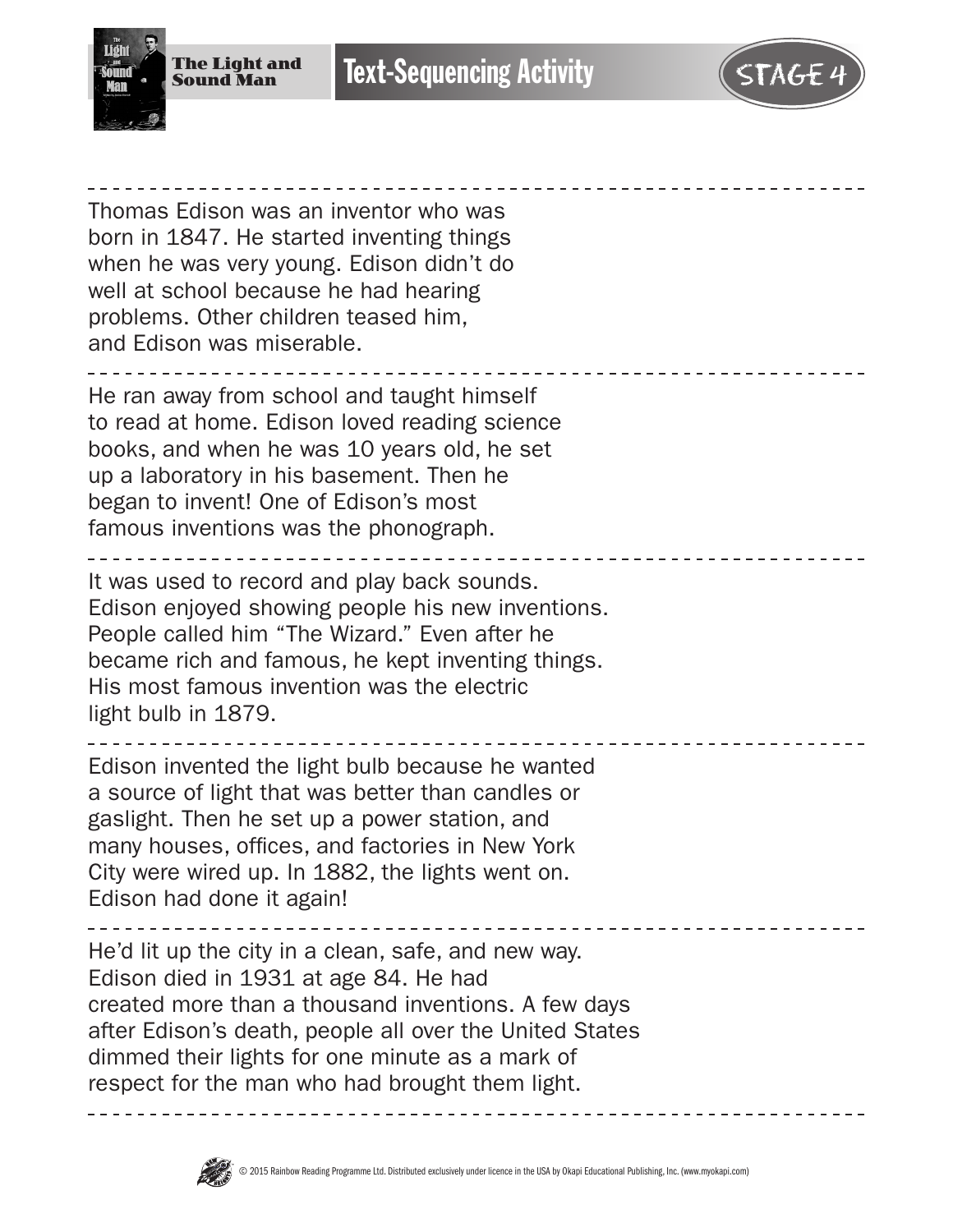

## Name:.............................................................................................................................. Date:..............................................

Words can be found in these directions:



The letter in each square can only be used in one word.

Words to find:

| h                                                                   | $\mathbf C$ | h                | i                                         | I           | $\mathbf d$                                           | r           | e             | n                                                      | S           | n           | $\mathbf 0$                                             | W            |  |
|---------------------------------------------------------------------|-------------|------------------|-------------------------------------------|-------------|-------------------------------------------------------|-------------|---------------|--------------------------------------------------------|-------------|-------------|---------------------------------------------------------|--------------|--|
| е                                                                   | $\mathbf V$ | $\mathbf C$      | W                                         | h           | İ                                                     | t           | e             | W                                                      | h           | a           | t                                                       | f            |  |
| a                                                                   | $\mathsf b$ | e                | W                                         | i           | İ                                                     | r           | e             | p                                                      | e           | a           | t                                                       | a            |  |
| r                                                                   | e           | p                | r                                         | a           | n                                                     | e           | r             | g                                                      | a           | n           | $\mathsf{d}$                                            | m            |  |
| İ                                                                   | g           | I                | I                                         | y           | S                                                     | i           | t             | İ                                                      | I           | n           | h                                                       | $\mathbf 0$  |  |
| n                                                                   | a           | a                | S                                         | a           | m                                                     | $\mathbf O$ | S             | t                                                      | $\mathbf C$ | $\mathbf O$ | e                                                       | $\mathsf{u}$ |  |
| g                                                                   | n           | m                | t                                         | $\mathbf O$ | y                                                     | t           | h             | a                                                      | t           | h           | W                                                       | S            |  |
| S                                                                   | I           | $\mathbf b$      | e                                         | I           | e                                                     | $\mathbf C$ | t             | r                                                      | İ.          | $\mathbf C$ | $\mathbf C$                                             | p            |  |
| $\mathbf C$                                                         | $\mathbf 0$ | $\mathsf{V}$     | I                                         | i           | g                                                     | h           | t             | n                                                      | e           | W           | t                                                       | $\mathbf e$  |  |
| h                                                                   | U           | $\mathbf 0$      | $\mathbf 0$                               | $\mathbf b$ | e                                                     | t           | t             | e                                                      | r           | e           | h                                                       | $\mathbf 0$  |  |
| $\mathbf 0$                                                         | $\mathbf d$ | Î                | $\mathbf V$                               | a           | t                                                     | h           | i             | n                                                      | g           | S           | e                                                       | p            |  |
| $\mathbf O$                                                         | e           | $\mathbf C$      | e                                         | I           | U                                                     | y           | e             | a                                                      | r           | S           | S                                                       | I            |  |
| I                                                                   | r           | e                | r                                         | I           | p                                                     | a           | ${\mathsf S}$ | p                                                      | U           | t           | e                                                       | e            |  |
| all<br>children<br>hearing<br>louder<br>play<br>snow<br>up<br>white |             | and<br>in<br>put | electric<br>most<br>that<br>very<br>years |             | as<br>famous<br>it<br>new<br>repeat<br>these<br>voice |             |               | began<br>glow<br>lamb<br>over<br>rich<br>things<br>was |             |             | better<br>he<br>light<br>people<br>school<br>to<br>what |              |  |

Use the letters that are left to make the word that tells what kind of books Thomas Edison loved to read when he was young....................................................................................

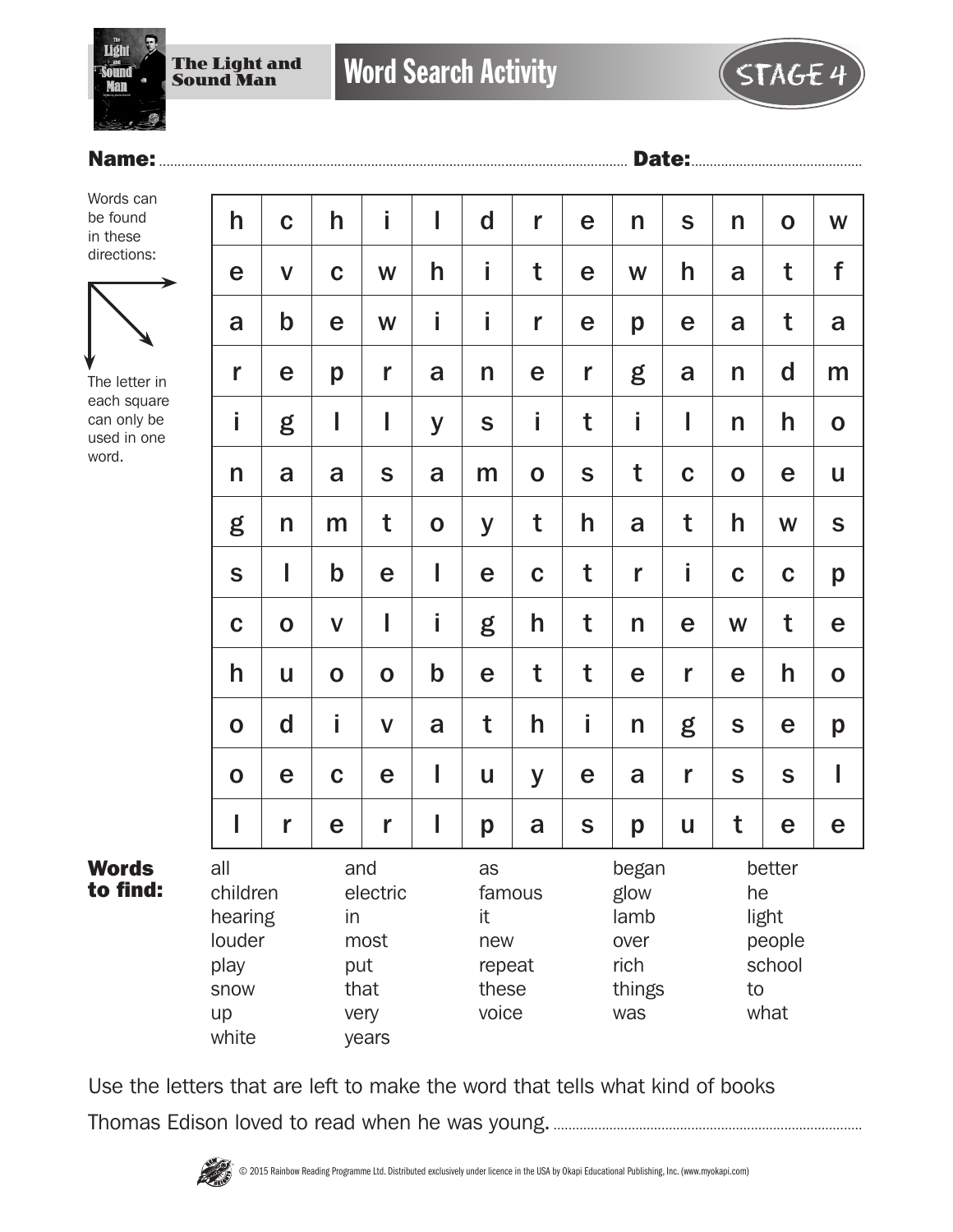

**PASS** 

© 2015 Rainbow Reading Programme Ltd. Distributed exclusively under licence in the USA by Okapi Educational Publishing, Inc. (www.myokapi.com)